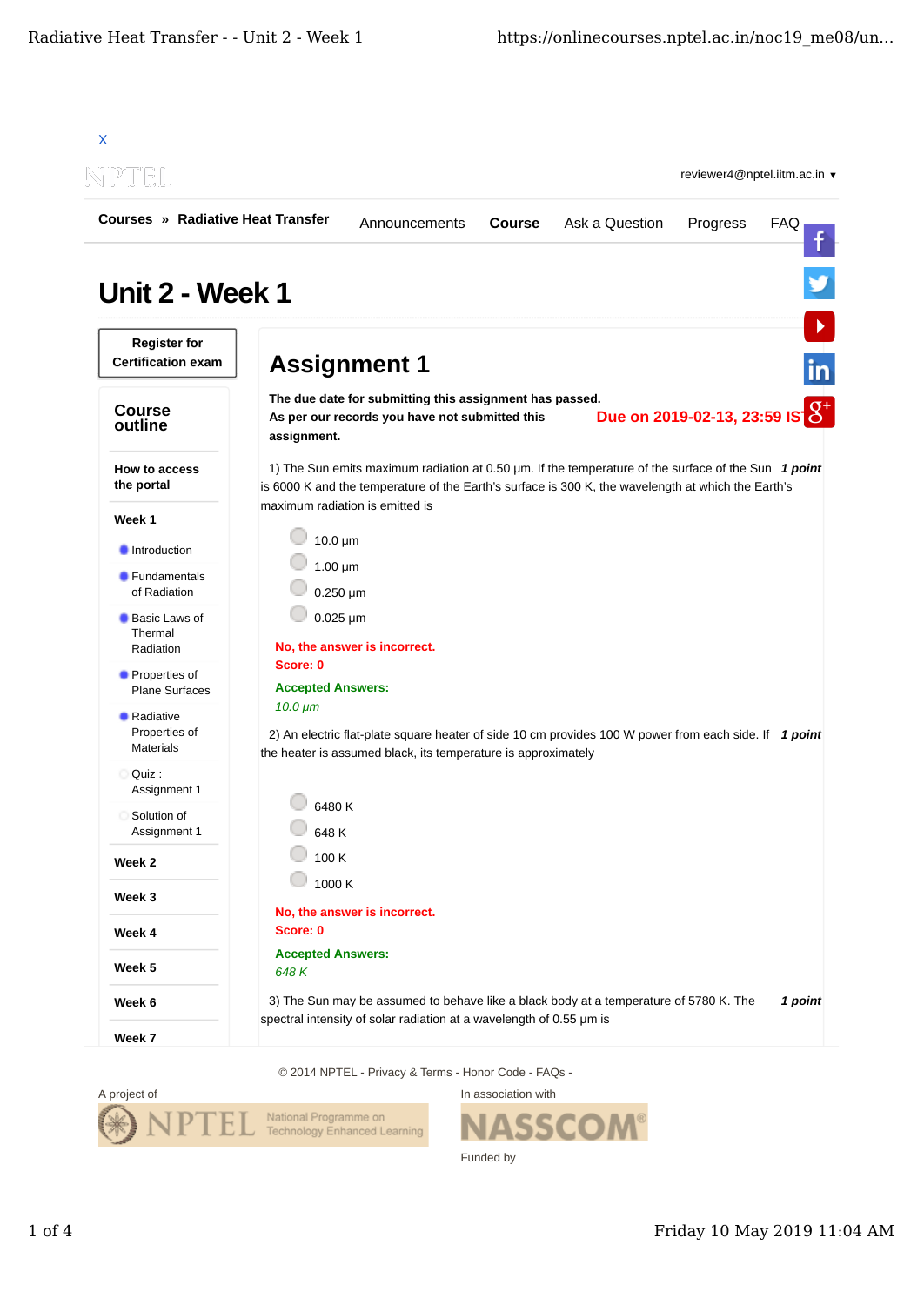| ministry or muman resource De | No, the answer is incorrect.<br>Score: 0                                                                                                                                                                                                                                                                                                                                 |  |
|-------------------------------|--------------------------------------------------------------------------------------------------------------------------------------------------------------------------------------------------------------------------------------------------------------------------------------------------------------------------------------------------------------------------|--|
|                               | <b>Accepted Answers:</b><br>256 x $10^5$ W/( $m^2$ -µm-sr)                                                                                                                                                                                                                                                                                                               |  |
|                               | 4) If the wavelength of a certain radiation beam is 0.50 µm, its wave number is<br>1 point                                                                                                                                                                                                                                                                               |  |
|                               | 40000 cm-1<br>$10000$ cm $^{-1}$<br>20000 cm <sup>-1</sup><br>$\Box$ 2000 cm <sup>-1</sup>                                                                                                                                                                                                                                                                               |  |
|                               | No, the answer is incorrect.<br>Score: 0                                                                                                                                                                                                                                                                                                                                 |  |
|                               | in<br><b>Accepted Answers:</b><br>20000 $cm^{-1}$                                                                                                                                                                                                                                                                                                                        |  |
|                               | 5) Assuming Earth to be a black sphere with a surface temperature of 300 K, the internal heat 1 pc $\mathrm{G}^+$<br>generation of Earth in order to maintain its temperature is (neglect radiation from the stars, but not the<br>sun) (radius of the Earth $R=6.37 \times 10^6$ m)                                                                                     |  |
|                               | $\bigcirc$ 8.31 x 10 <sup>16</sup> W<br>$6.17 \times 10^{16}$ W<br>$6.17 \times 10^{18}$ W<br>$8.31 \times 10^{18}$ W                                                                                                                                                                                                                                                    |  |
|                               | No, the answer is incorrect.<br>Score: 0                                                                                                                                                                                                                                                                                                                                 |  |
|                               | <b>Accepted Answers:</b><br>6.17 x 10 <sup>16</sup> W                                                                                                                                                                                                                                                                                                                    |  |
|                               | 6) A window (consisting of a vertical sheet of plane glass) is exposed to direct sunshine at a 1 point<br>strength of 1000 W/m <sup>2</sup> . The window is pointing due south, while the sun is in the southwest, 30° above<br>the horizon. Estimate the amount of solar energy in W/m <sup>2</sup> reflected by the window. Assume glass to be<br>gray with $p=0.08$ . |  |
|                               | 612.4                                                                                                                                                                                                                                                                                                                                                                    |  |
|                               | 49.0                                                                                                                                                                                                                                                                                                                                                                     |  |
|                               | 707.1                                                                                                                                                                                                                                                                                                                                                                    |  |
|                               | 1000<br>No, the answer is incorrect.                                                                                                                                                                                                                                                                                                                                     |  |
|                               | Score: 0                                                                                                                                                                                                                                                                                                                                                                 |  |
|                               | <b>Accepted Answers:</b><br>49.0                                                                                                                                                                                                                                                                                                                                         |  |
|                               | 7) A diffusely emitting surface at 500 K has a spectral, directional emittance that can be<br>1 point<br>approximated by 0.5 in the range $0<\lambda<5$ $\mu m$ and 0.3 for $\lambda>5$ . The total, hemispherical emittance of this<br>surface surrounded by air is                                                                                                     |  |
|                               | $\big  0.3103$                                                                                                                                                                                                                                                                                                                                                           |  |
|                               | $\vert$ 0.3323                                                                                                                                                                                                                                                                                                                                                           |  |
|                               | 0.5023                                                                                                                                                                                                                                                                                                                                                                   |  |
|                               | 0.5525                                                                                                                                                                                                                                                                                                                                                                   |  |
|                               | No, the answer is incorrect.                                                                                                                                                                                                                                                                                                                                             |  |

**Score: 0**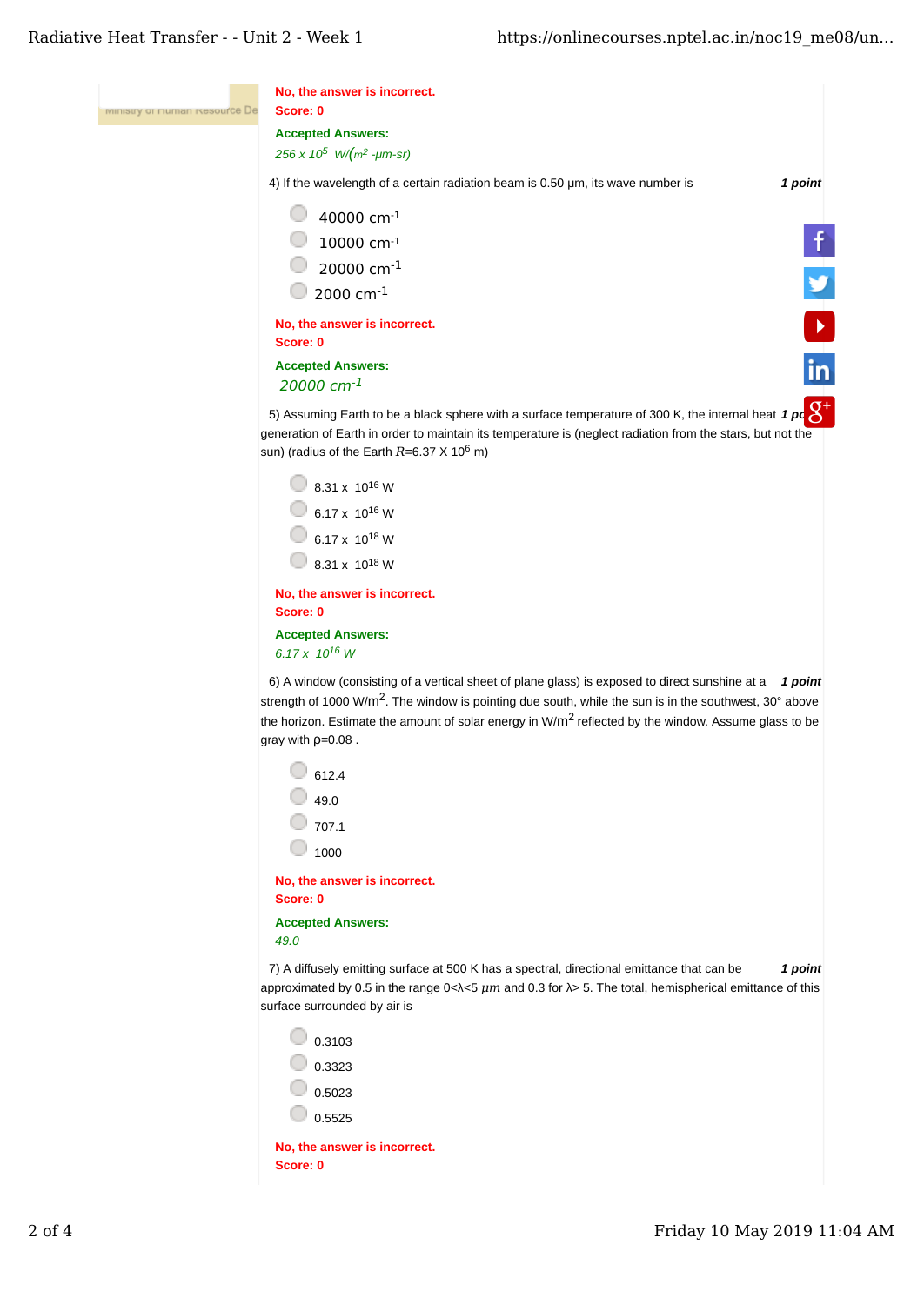| 8) The solid angle subtended by 1/8th part of a sphere at its center is                                                                                                                                                                                                             | 1 point |
|-------------------------------------------------------------------------------------------------------------------------------------------------------------------------------------------------------------------------------------------------------------------------------------|---------|
| $\pi/8$                                                                                                                                                                                                                                                                             |         |
| $\Box$ $\pi$ /4                                                                                                                                                                                                                                                                     |         |
| $\Box$ $\pi/2$                                                                                                                                                                                                                                                                      |         |
| $\pi/6$                                                                                                                                                                                                                                                                             |         |
| No, the answer is incorrect.<br>Score: 0                                                                                                                                                                                                                                            |         |
| <b>Accepted Answers:</b><br>$\pi/2$                                                                                                                                                                                                                                                 |         |
| 9) A metal ( $m_2$ =50-50 <i>i</i> ) is coated with a dielectric ( $m_1$ =2-0 <i>i</i> ), which is exposed to<br>vacuum. The normal reflectance of the dielectric-metal interface is                                                                                                | 1~pc    |
| $\circ$                                                                                                                                                                                                                                                                             |         |
| 0.852                                                                                                                                                                                                                                                                               |         |
| $\vert$ 0.923                                                                                                                                                                                                                                                                       |         |
| 1.0                                                                                                                                                                                                                                                                                 |         |
| No, the answer is incorrect.<br>Score: 0                                                                                                                                                                                                                                            |         |
| <b>Accepted Answers:</b><br>0.923                                                                                                                                                                                                                                                   |         |
| 10) Satellite orbiting Earth has a part surfaces coated with spectrally selective "Black nickel", 1 point<br>which is diffuse emitter with spectral emissivity given as<br>$\epsilon_{\lambda} = \begin{cases} 0.9 & \lambda < 2 \ \mu m \\ 0.25 & \lambda > 2 \ \mu m \end{cases}$ |         |
| If the coated surface is exposed to solar irradiation (1353 W/m <sup>2</sup> ) normal to the surface, the normal<br>absorptivity of the surface is                                                                                                                                  |         |
|                                                                                                                                                                                                                                                                                     |         |
| 0.25                                                                                                                                                                                                                                                                                |         |
|                                                                                                                                                                                                                                                                                     |         |
| 0.65                                                                                                                                                                                                                                                                                |         |
| 0.86                                                                                                                                                                                                                                                                                |         |
| 0.90<br>No, the answer is incorrect.                                                                                                                                                                                                                                                |         |
| Score: 0<br><b>Accepted Answers:</b>                                                                                                                                                                                                                                                |         |